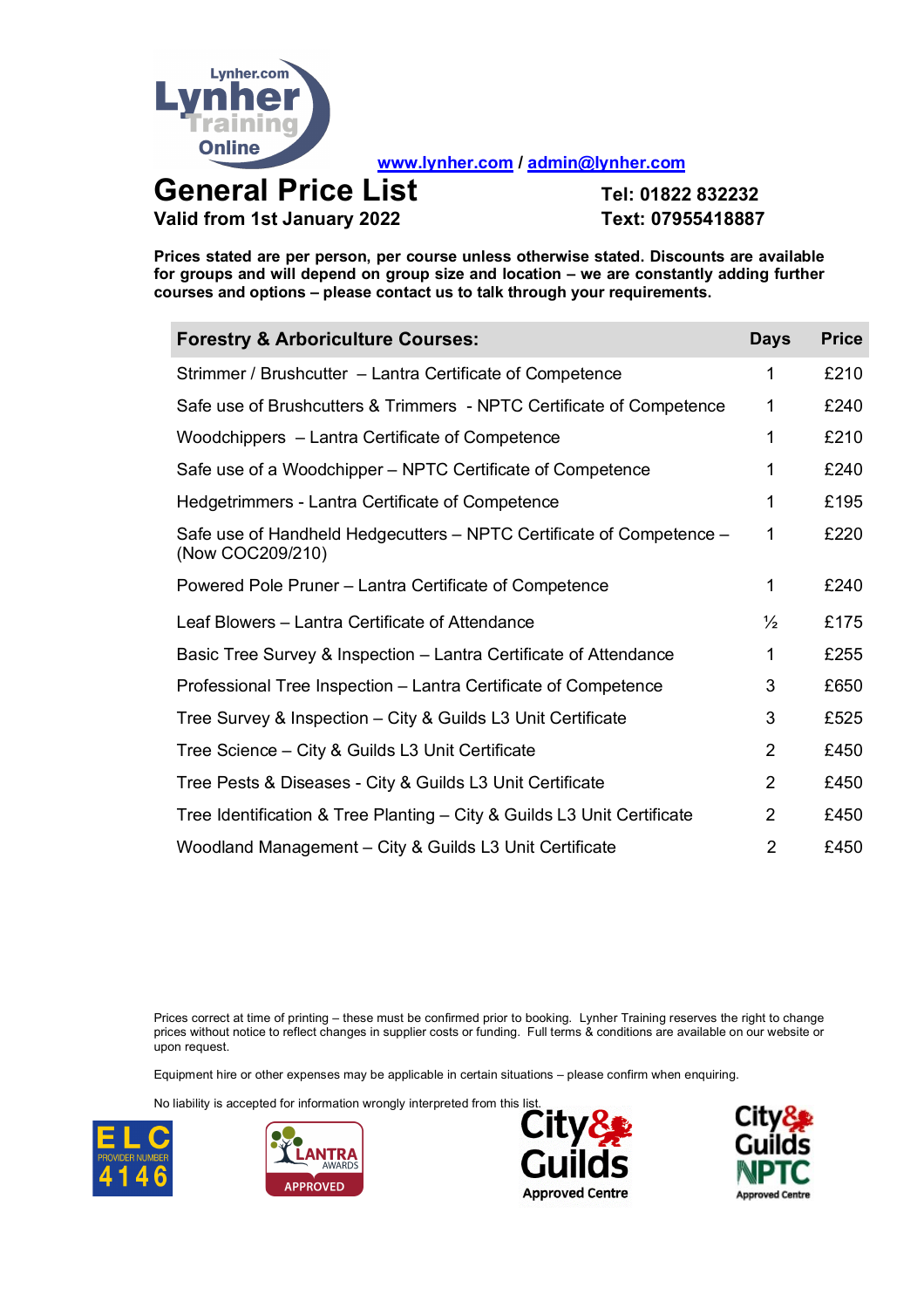

**www.lynher.com / admin@lynher.com**

## **General Price List Tel: <sup>01822</sup> <sup>832232</sup> Valid from 1st January 2022 Text: 07955418887**

**Prices stated are per person, per course unless otherwise stated. Discounts are available for groups and will depend on group size and location – we are constantly adding further courses and options – please contact us to talk through your requirements.**

| <b>Pesticides Application: NPTC Certificate of</b><br>Competence                                   |                | Days Price NPTC |      | Total       |
|----------------------------------------------------------------------------------------------------|----------------|-----------------|------|-------------|
| Foundation Module PA1 - NPTC                                                                       |                | £140            | £125 | £265        |
| Knapsack Sprayer PA6A (on land)                                                                    |                | £140            | £140 | £280        |
| PA6 additional unit (Near Water, EcoPlugs, Inject, etc)                                            |                | <b>POA</b>      | f140 | <b>£POA</b> |
| Tractor Mounted Sprayer PA2 - NPTC                                                                 |                | £270            | £175 | £445        |
| Refresher only per unit (no re-assessment required) –<br>Lynher Training Certificate of Attendance | $\overline{1}$ | £140            | N/A  | £140        |

| <b>Health &amp; Safety courses</b>                                                          | <b>Days</b> | Price |
|---------------------------------------------------------------------------------------------|-------------|-------|
| First Aid at Work - Emergency – Qualsafe Certificate of Competence                          | 1           | £80   |
| First Aid at Work – Emergency +F for Forestry – Qualsafe Certificate of<br>Competence       | 1           | £130  |
| Manual Handling – Lynher Training certificate – Groups up to 10 only                        | half        | £480  |
| ROLO (LISS/FISS CSCS Card) Health, Safety and Environmental<br>Awareness - BALI Certificate | 1           | £145  |
| Transport of Animals by road – short journey (NPTC – assessment<br>only)                    | N/A         | £165  |

Prices correct at time of printing – these must be confirmed prior to booking. Lynher Training reserves the right to change prices without notice to reflect changes in supplier costs or funding. Full terms & conditions are available on our website or upon request.

Equipment hire or other expenses may be applicable in certain situations – please confirm when enquiring.







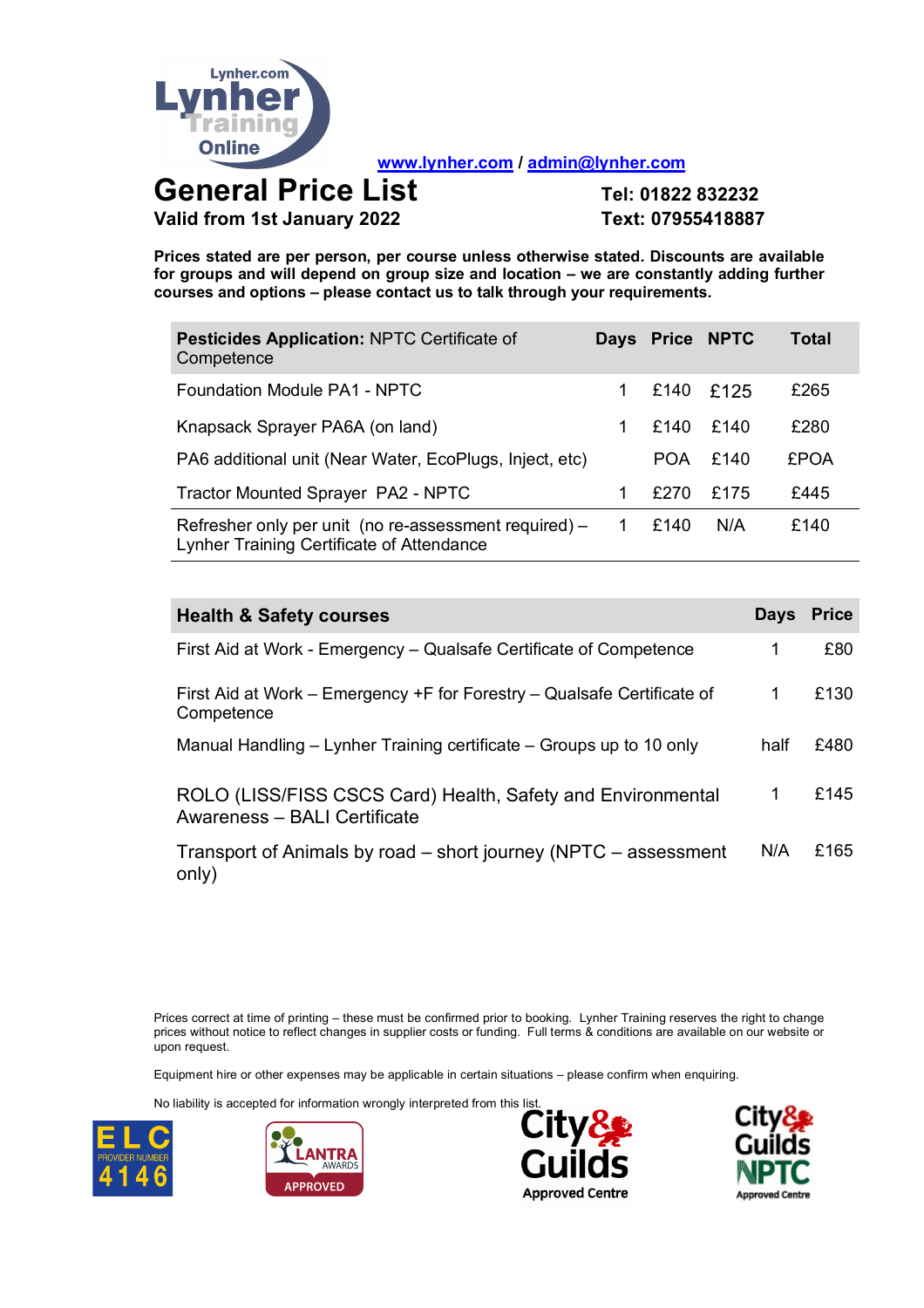

 $\sim$ 

**www.lynher.com / admin@lynher.com**

**Valid from 1st January 2022 Text: 07955418887**

**Prices stated are per person, per course unless otherwise stated. Discounts are available for groups and will depend on group size and location – we are constantly adding further courses and options – please contact us to talk through your requirements.**

| <b>Workshop Courses:</b>                                                                |                | <b>Days</b>  | <b>Price</b> |
|-----------------------------------------------------------------------------------------|----------------|--------------|--------------|
| Abrasive Wheels - Hand-Held / Bench grinders - Group Rates                              |                | 1            | <b>£POA</b>  |
| Workshop Safety/ Safe Use of Equipment - Group Rates                                    |                | $\mathbf{1}$ | <b>£POA</b>  |
| <b>Vehicle &amp; Machinery Courses:</b>                                                 | <b>Days</b>    | <b>Price</b> |              |
| FMOC - per NPTC Assessment NPTC Certificate of Competence                               | 1              | £195         |              |
| MEWP - IPAF Competence Certificate - Group rate - max 6 tests                           | 1              | £995         |              |
| MEWP - NPTC Competence Certificate - Group rate - max 4 tests                           | 1              | £825         |              |
| MEWP - NPTC Competence Certificate per person                                           | 1              | £340         |              |
| Mowers - Ride-on or pedestrian operated - Lantra Certificate                            | 1              | £255         |              |
| Mowers - Ride-on & pedestrian operated - Lynher Certificate                             | 1              | £195         |              |
| Tractor Driving - Basic - Lantra Certificate of Competence                              | $\overline{2}$ | £575         |              |
| Tractor Driving - Loader - Lantra Certificate of Competence                             | 1              | £250         |              |
| Tractor Driving - Refresher / renewal Lantra Certificate of<br>Competence               | 1              | £325         |              |
| Tractor Driving - Slopes Lantra Certificate of Competence                               | 1              | <b>£POA</b>  |              |
| ATV - All Terrain Vehicles / Quads - Lantra Certificate of<br>Competence                | 1              | £350         |              |
| Winching - Hand & Vehicle mounted - Full Groups only - per day<br>- Certification extra | 1              | £540         |              |

Prices correct at time of printing – these must be confirmed prior to booking. Lynher Training reserves the right to change prices without notice to reflect changes in supplier costs or funding. Full terms & conditions are available on our website or upon request.

Equipment hire or other expenses may be applicable in certain situations – please confirm when enquiring.